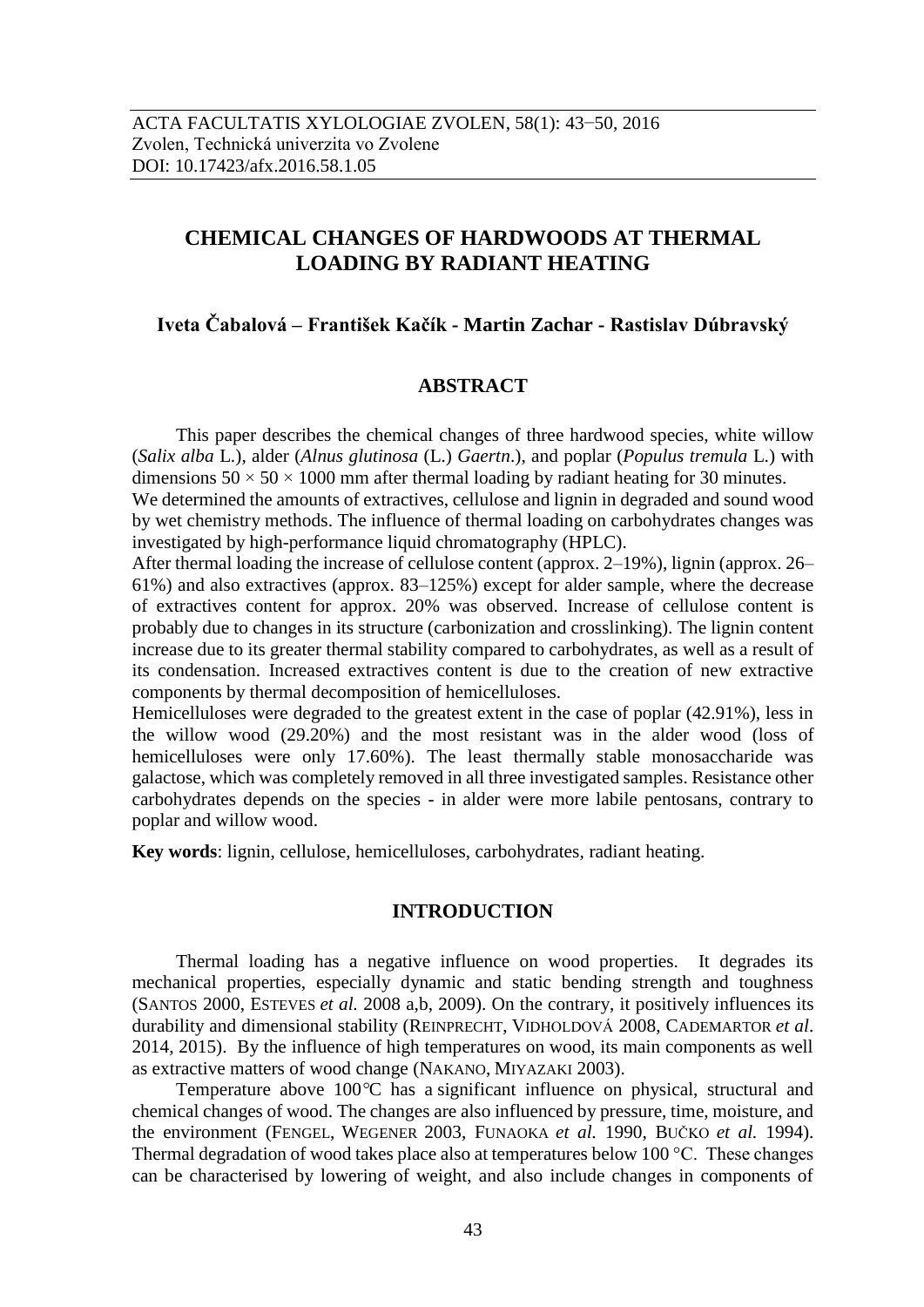lignin-saccharine matrix, and changes in chemical and physical properties. The low borderline of thermal degradation cannot be more precisely determined; therefore, the rate of degradation is very low (MELCER *et al*. 1990).

Except the weight drop of main wood components, thermal degradation also causes is active degradation of saccharides ratio, change in toughness properties, flame and flameless burning (HORSKÝ *et al.* 1984).

At increasing temperatures, both hemicelluloses and cellulose undergo pyrolysis and oxidation reactions, which are created by inflammable gases. Lignin contributes more to the creation of coal rather than cellulose and hemicelluloses. The increased creation of coal lowers the creation of inflammable gases and this way it protects wood against further thermic degradation (ROWEL *et al*. 1984). Hemicelluloses are the most stable thermic element of wood. Their thermic decomposition has two phases, since they have a heterogeneous structure. At first long patterns get shorter, which are then in the second stage degraded into monosaccharides and sometimes even to evaporative substances. In the second stage the process of degradation is so fast that semi-products cannot be detected (FENGEL 1966). The final products of thermal degradation are evaporative heterocyclic compounds (furane, γ –valerolactone), acetic acid and methanol.

The percentage of the amount of basic compounds and the presence of inherent matter varies depending on the wood species type. This also influences the different resistance properties of individual wood species towards thermal decomposition and a different burning process under the same loading conditions (ZACHAR 2009).

The thermal process of degradation also significantly influences the density of wood. But wood species with higher content of hemicelluloses are more flammable even though they have a higher density (ZACHAR 2009). Anatomic composition has a significant influence on the wood degradation process. When we compare individual elements we can state that the most sensitive to thermal load are parenchymatic cells in wrinkled beams and axial parenchyma. Also, individual anatomic elements react to thermal degradation according to mutual bonds in wood. It therefore depends on whether the wood species are deciduous, coniferous, broadleaved circular-porous or scattered-porous (BUČKO, OSVALD 1998).

The aim of this paper is to characterise the content of saccharides, cellulose, lignin and extractive agents before and after thermal degradation of the selected deciduous trees by radiated heating.

## **MATERIAL AND METHODS**

The experiment included the following tree wood species common or black alder (JL) (*Alnus glutinosa* (L.) *Gaertn*.), trembling poplar (TO) (*Populus tremula* L.) and white willow (VB) (*Salix alba* L.). Three pieces of samples were extracted from the trunk of the same tree in each of the mentioned wood species. The samples were cut into the shapes of blocks with the dimensions of 50  $\times$ 50  $\times$ 1,000 mm and were climatized for 90 days at the relative humidity of 60%. The surface of the samples was not further treated. Before the thermal load the density was set for all the samples (according to STN 49 0108) and the humidity was set by gravimetric method (Tab. 1). For each setting, three repetitions were carried out.

**Tab. 1 Density and moisture of samples before thermal degradation.**

| <b>Property</b>   | <b>Poplar</b> | <b>Willow</b> | Alder |
|-------------------|---------------|---------------|-------|
| Density $(kg/m3)$ | 463           | 443           | 529   |
| (9/0)<br>Moisture | 8.50          | 8.84          | 8.63  |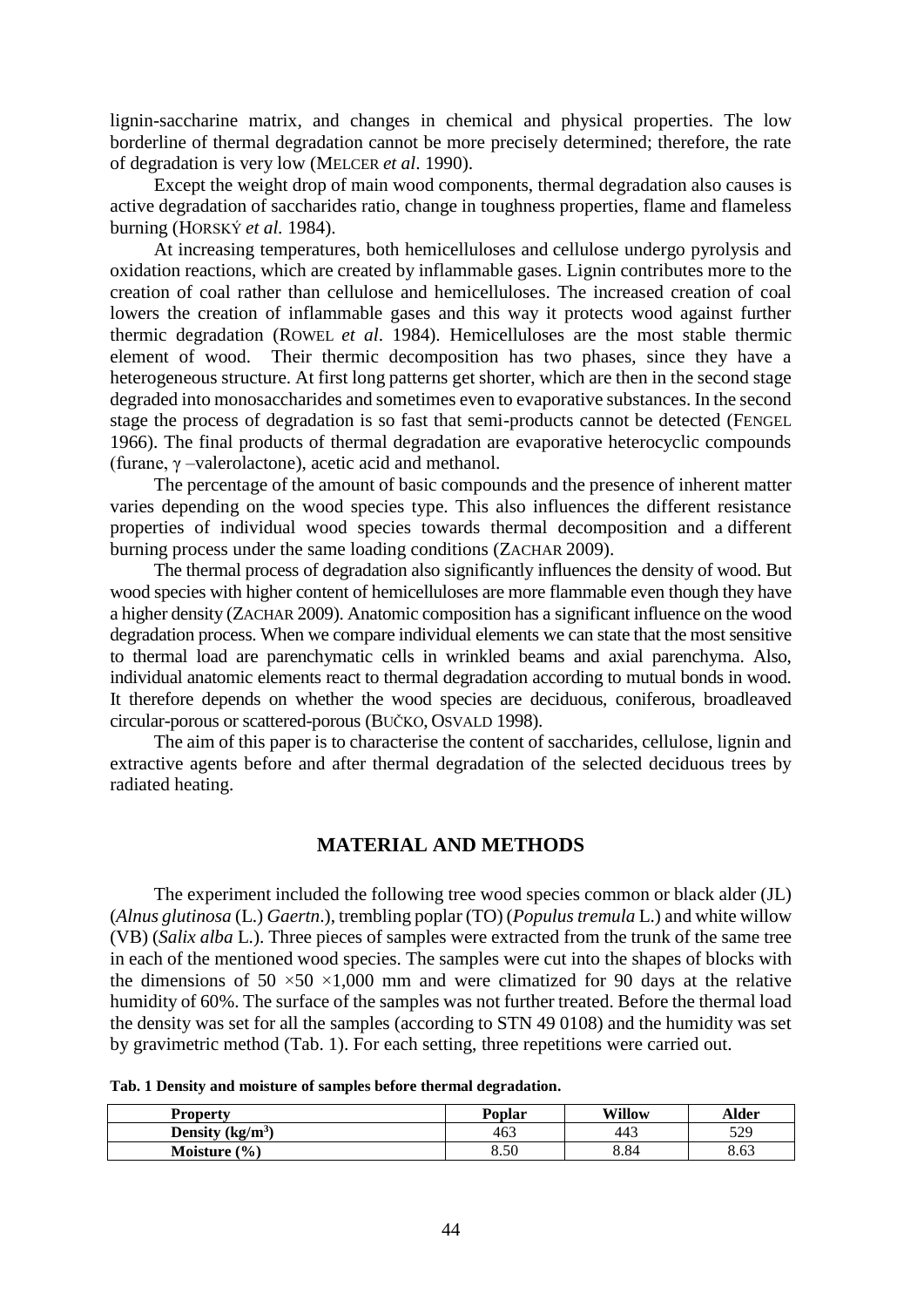The source of the radiated heating was a ceramic radiated panel used for model testing of the evaluation of building elements from the fire protection point of view. The heat source can be characterized by the following data: the dimensions of the radiation zone –  $480 \times 280$  mm, max. performance of the radiation zone  $-50.5$  kW/m<sup>2</sup>, the total reached temperature of the radiation zone  $-935^{\circ}$ C. To achieve the requested performance – the radiating flow (30.9 kW/m<sup>2</sup>) needed to supply the body of the radiant with propane at the constant flow of 13 l/hour. We placed the support stand 30 cm from the radiation panel on which we placed the thermos-element of K type K (Ni-Cr-Ni), which measured the temperature on the surface of the block. We also placed in the same room a second thermoselement of K type which measured the temperature of the environment during the experiments (T = 25.0 $\pm$ 0.7 °C). The samples were gradually placed on the stand in front of the radiation panel with the impact of radiation heat for 30 minutes per each sample. The procedure was monitored and recorded by digital measurement device (Almemo 2290-8). Measurements were performed on three replicates per sample. The recorded data were then evaluated (Fig. 1–3).



**Fig. 1 Graphical representation of running of samples heating – poplar.**



**Fig. 2 Graphical representation of running of samples heating – willow.**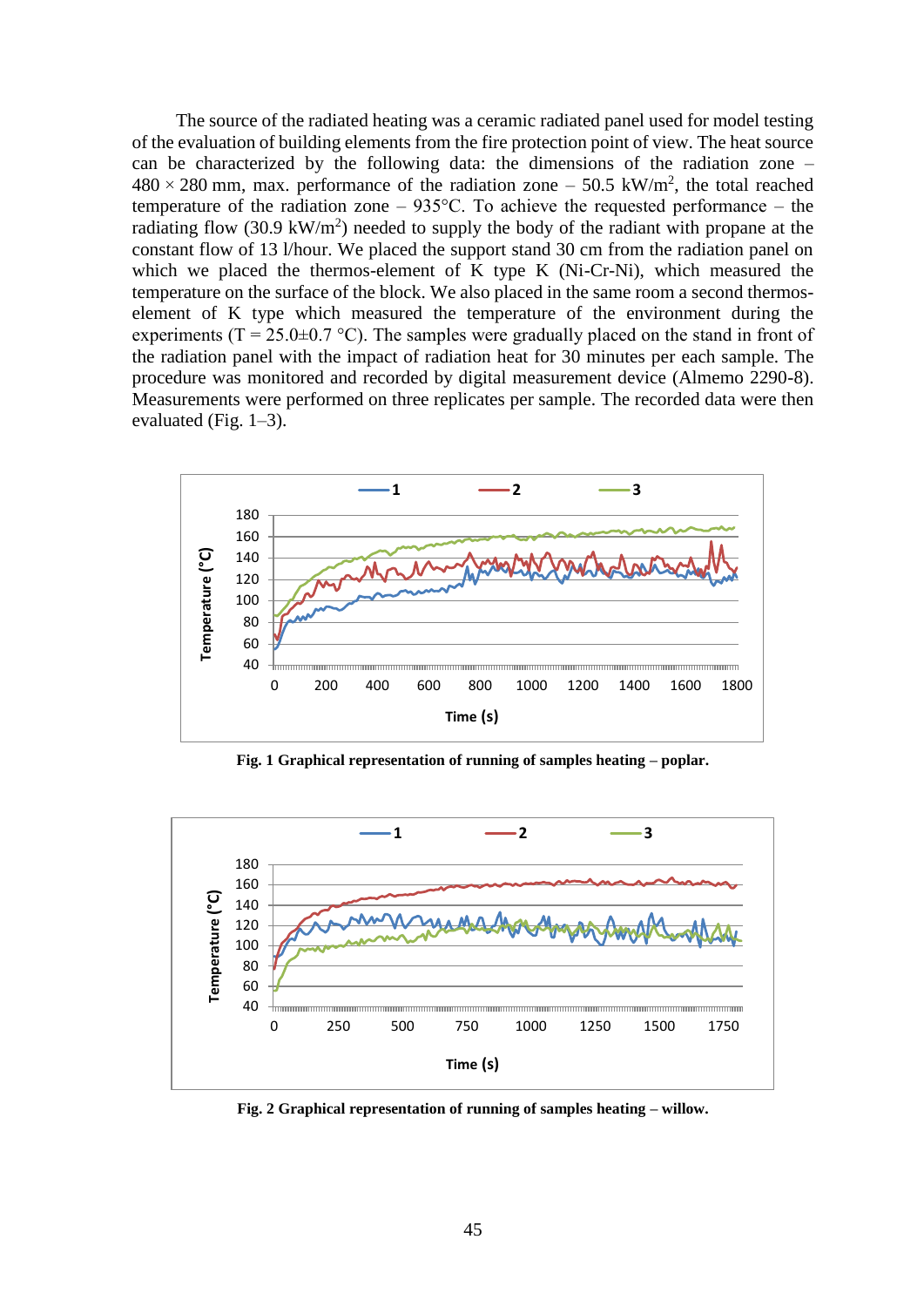

**Fig. 3 Graphical representation of running of samples heating – alder.**

After the samples were taken from the scope of the radiation panel they were allowed to cool down at the laboratory temperature and were stored for another phase of the experiment.

For chemical analysis, we chose samples from the thermally degraded part of the wood and these were disintegrated and by grain size analysis arranged to fractions. The width of the carbonized layer for the grain size analysis was for poplar of 2 mm, willow of 4 mm and alder of 4.5 mm. A fractional piece of wood of 0.5 to 1.0 mm was used for the chemical analysis. Extractive agents were set in a Soxhlet apparatus by the mixture of ethanol and toluene (2:1) according to the Standard ASTM D 1107-96. Lignin was set according to the Standard ASTM D 1106-96, cellulose according to SEIFERT (1956). Saccharides were set according to the modified method NREL (National Renewable Energy Laboratory) (SLUITER *et al*. 2011, KAČÍK *et al*. 2014).

#### **RESULTS AND DISCUSSION**

Increased temperature has a significant influence on degradation of individual wood components, while parts of extractive agents (e.g. terpenes) evaporate. Degradation reactions of the main wood components though lead to the development of new, less evaporative low molecule compounds which can be extracted by polar or non-polar dissolvent. Their concentration in thermally modified wood grows, which leads to the increased ratio of extractive agents (KAČÍKOVÁ *et al.* 2008, NUOPPONEN *et al.* 2004, WINDEISEN *et al.* 2009). This was also proved in this experiment, monitoring wood species of TO and VB but in case of JL the drop of their ratio was monitored (Tab. 2). According to ESTEVES *et al.* (2008a) the thermal load on wood at first causes the increase of extractive agents and, later, their amount in the wood decreases. When heating up the eucalyptus wood (*Eucalyptus globulus*), new extractive compounds are created due to the decomposition of hemicelluloses and the majority of original extractive agents such as e.g. glycerol, oleic acid, linoleic acid and βsitosterol degrade. NUOPPONEN *et al.* (2003) states that fat and wax are the first compounds which due to thermal treatment disappear These are followed by fat and resin acids that can be the result of the agents in thermally degraded alder wood, since alder consists of considerable amount of the mentioned extractive agents (KAČÍK, LAUROVÁ 2008, BIKOVENS *et al*. 2013).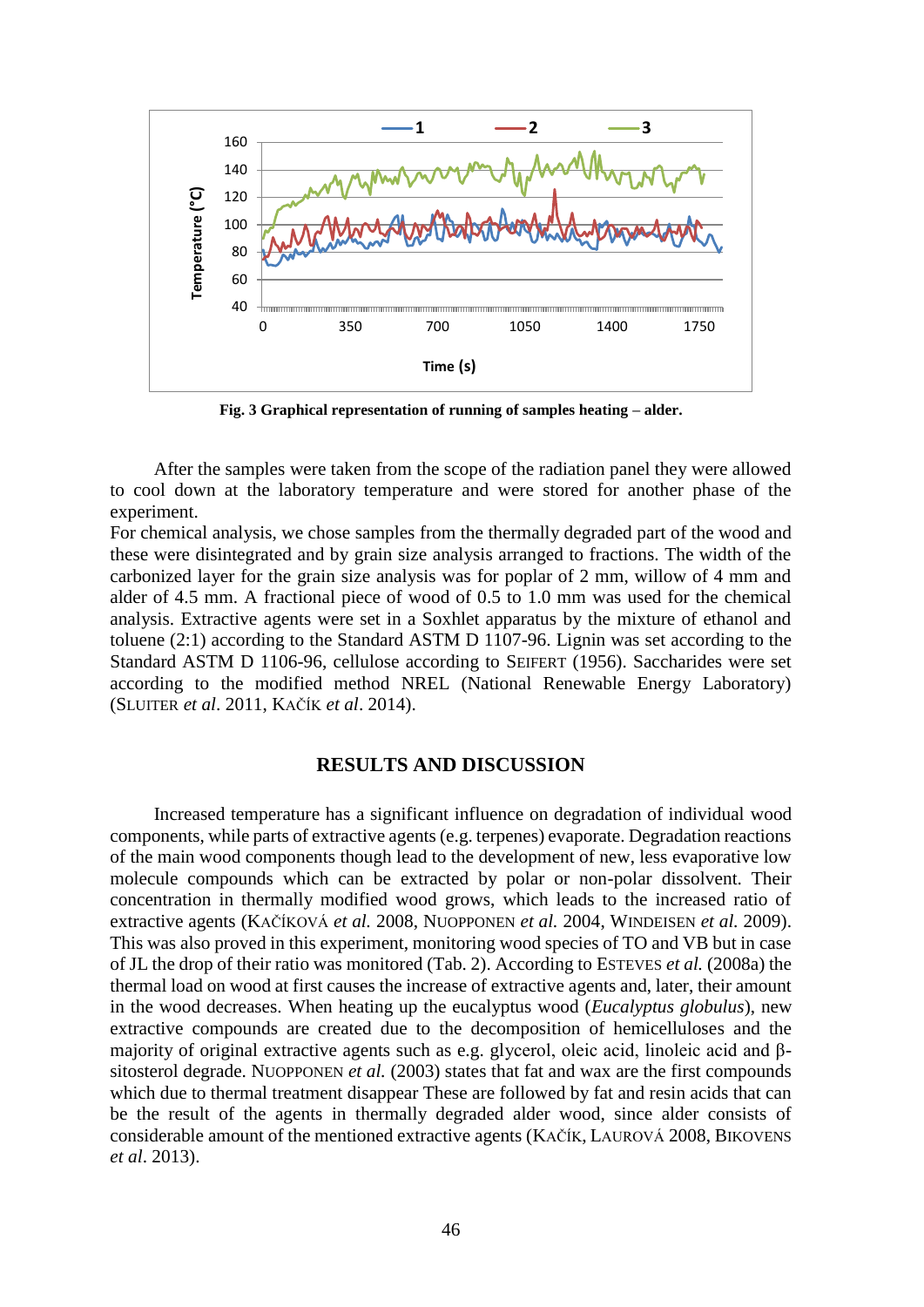The impact of the radiated heating in the distance of 30 cm from the source has a significant influence on the changes of the main chemical compounds of the monitored fast growing wood species (Tab. 1). After the thermal treatment there was an increase of the relative ratio of more stable wood compounds: cellulose and lignin and on contrary degradation of hemicelluloses which results from the data obtained from determination of saccharides (Tab. 2) by the HPLC method. Increased extracts of cellulose are probably due to the changes in cellulose structure while is subjected to carbonisation and crosslinking (TJEERDSMA *et al*. 1998, ESTEVES *et al.* 2008b, KUČEROVÁ *et al.* 2009, ČABALOVÁ *et al*. 2013). The amount of lignin after thermal loading was increased in the case of poplar by 61.4 %, alder by 29.9 % and willow by 26.3 %. The reason may be condensation reactions with the products of saccharides degradation as well as of lignin self-condensation (KAČÍK *et al.* 2007). In comparison with polysaccharides, lignin is thermally the most stable wood compound, even though its changes depend on the form of thermal loading. With slow heating at the atmospheric pressure conditions for growth, condensation reactions and the extraction of evaporative products is relatively low (ELDER 1984, KAČÍK *et al.* 2007). Hemicelluloses undergo degradation process at relatively low temperatures (ESTEVES, PEREIRA 2009). From the presented results (Tab. 2), it is clear that degradation of hemicelluloses was the most significantly visible at TO wood species, which proves also the highest ratio of cellulose to hemicelluloses (cel/hemi),that is according to KAČÍK *et al*. (2010) increasing due to faster decomposition of hemicelluloses in comparison with cellulose.

| Sample/          | Extractives $(\% )$ |      |      | Cellulose (%) |       |       | Lignin $(\% )$ |       |       |
|------------------|---------------------|------|------|---------------|-------|-------|----------------|-------|-------|
| Wood             | بال                 | TО   | VB   | JL            | TO    | VB    | JL             | TС    | VВ    |
| <b>Untreated</b> | 7.25                | 4.55 | 3.01 | 36.62         | 40.20 | 45.18 | 23.52          | 18.61 | 19.91 |
| <b>Charred</b>   | 5.77                | 8.33 | 6.77 | 43.51         | 45.20 | 45.49 | 31.04          | 28.51 | 24.16 |

**Tab. 2 Amounts of extractives, cellulose and lignin in analyzed samples (% odw).**

|                | <b>Sample</b>    | XYL   | GAL  | <b>ARA</b> | <b>MAN</b> | GLC-<br>hemi | GLC-<br>cel | <b>SUM</b><br>hemi | <b>RATIO</b><br>cel/hemi |
|----------------|------------------|-------|------|------------|------------|--------------|-------------|--------------------|--------------------------|
| J <sub>L</sub> | <b>Untreated</b> | 24.02 | 0.58 | 1.17       | 6.19       | 2.06         | 65.97       | 34.03              | 1.94                     |
|                | <b>Charred</b>   | 18.77 | 0.00 | 1.09       | 6.14       | 2.05         | 71.96       | 28.04              | 2.57                     |
| <b>TO</b>      | <b>Untreated</b> | 22.89 | 0.43 | 1.39       | 5.43       | 1.81         | 68.05       | 31.95              | 2.13                     |
|                | <b>Charred</b>   | 15.34 | 0.00 | 0.81       | 1.57       | 0.52         | 81.76       | 18.24              | 4.48                     |
| <b>VB</b>      | <b>Untreated</b> | 19.73 | 0.50 | 2.28       | 4.59       | 1.53         | 71.37       | 28.63              | 2.49                     |
|                | <b>Charred</b>   | 15.98 | 0.00 | 0.82       | 2.61       | 0.87         | 79.73       | 20.27              | 3.93                     |

**Tab. 3 Relatives amounts of saccharides in analyzed samples (% odw).**

XYL = D-Xylose, GAL = D-Galactose, ARA = L-Arabinose, MAN = D-Mannose, GLC = D-Glucose, hemi = hemicelluloses, cel = cellulose, SUM Hemi = XYL + GAL + ARA +MAN +GLC-hemi

The highest wood density and the amount of hemicelluloses were monitored in common or black alder. This wood species from all the monitored samples had the thickest burned layer of wood (4.5 mm), which is in accordance with statement of ZACHAR (2009), who declares that wood species with higher amount of hemicelluloses are more inflammable even though they have greater density.

From the results it is obvious that radiated heating of samples caused the decrease of the relative ratio of hemicelluloses type saccharides (XYL, GAL, ARA, MAN) and on contrary the increase of glucose due to bigger thermal cellulose stability.

The least thermally stable saccharide was galactose which was completely degraded due to thermal loading. Resistance of individual saccharide types differed depending on individual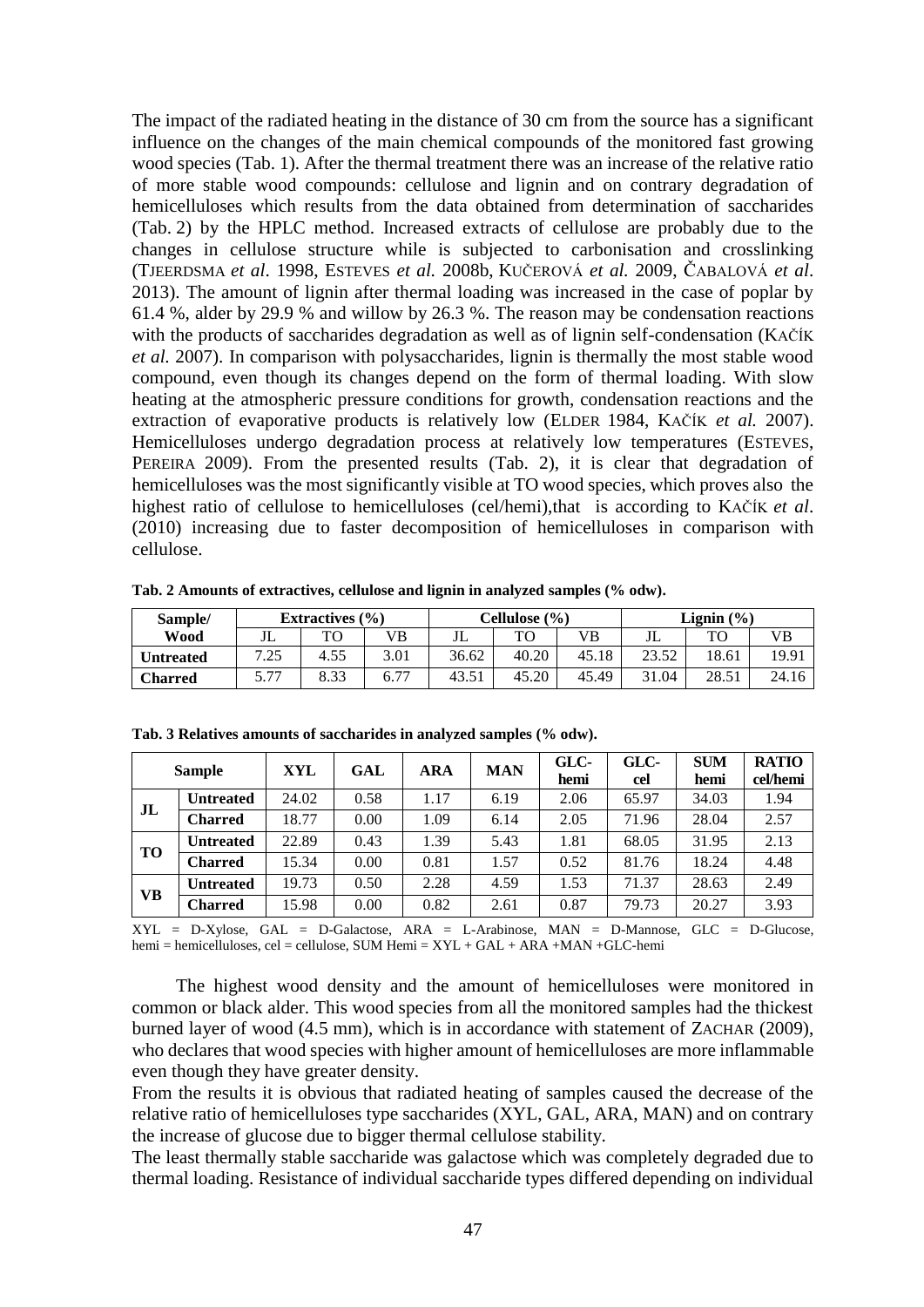wood species. Pentosanes are generally more unstable than hexosans, and during our experiments degraded only in case of alder wood (pentosanes – degradation of 21.16%, hexosans – degradation of 7.25%). A thermal load on willow and poplar wood hexosans degraded much faster (TO: degradation of hexosans of 72.75%, pentosanes of 33.48%, VB: degradation of hexosans 47.43%, pentosanes 13.67%).

# **CONCLUSION**

The experimental results gained from the chemical composition analysis of the selected deciduous wood species (alder, poplar, willow) show that when exposed to thermal loading, the relative number of saccharides of hemicelluloses type drops. On the contrary, more stable compounds of wood such as cellulose and lignin as well as the ratio of extractive agents grow. Hemicelluloses degraded on large scale in poplar wood (42.91%), less in willow wood (29.20%) and the most resistant were in case of alder wood (degradation of hemicelluloses was 17.60%). Of saccharides, the least stable is galactose, which is completely degraded in cases of all researched wood species. The resistance of other saccharides depends on wood type – in alder wood saccharides were less stable pentosanes. In poplar and willow wood hexosans degraded faster.

#### **REFERENCES**

ASTM STANDARD D 1107-96: Standard test method for ethanol toluene solubility of wood. 1998.

BIKOVENS, O., ROZE, L., PRANOVICH, A., REUNANEN, M., TELYSHEVA, G. 2013. Chemical Composition of Lipophilic Extractives from Grey Alder (*Alnus incana*). In BioResources, 2013. 8(1): 350-357, ISSN 1930-2126.

BUČKO, J. OSVALD, A. 1998. Rozklad dreva teplom a ohňom. Zvolen: TU vo Zvolene, 1998. 100 s. ISBN 80-228-0639-0.

BUČKO, J., KLAUDOVÁ, A., KAČÍK, F. 1994. Vacuum trockung des Laub- und Nadelholzes. Theorie und Praxis der Vacuum-Schnittholztrocknung. In: Internationales Wissenschatliches Symposium. Zvolen: Technická univerzita vo Zvolene, 1994. p. 96–104.

CADEMARTORI, P.H.G., MATTOS, B.D., MISSIO, A.L., GATTO, D.A. 2014. Colour Responses of Two Fast-growing Hardwoods to Two-step Steam-heat Treatments. In Materials Research, 2014; 17(2): 487493, ISSN 1516-1439.

CADEMARTORI, P.H.G., MISSIO, A.L., MATTOS, B.D., GATTO, D.A. 2015. Effect of thermal treatments on technological properties of wood from two *Eucalyptus* species. In Anaisda Academia Brasileirade Ciências, 2015, 87(1): 471-481, ISSN 0001-3765.

ČABALOVÁ, I., KAČÍK, F., KAČÍKOVÁ, D, ORAVEC, M. 2013. The influence of radiant heating on chemical changes of spruce wood. In Acta Facultatis Xylologiae. Zvolen: Technical University in Zvolen, 2013, 55(2): 59−66, ISSN 1336−3824.

ELDER, T. 1984. Effect of process conditions on the yield of pyrolytic products from southern pine. In Wood and Fiber Science, 1984, 16 (2): 169-174, ISSN 0735-6161.

ESTEVES, B., GRACA, J., REREIRA, H. 2008a. Extractive composition and summative chemical analysis of thermally treated eucalypt wood. In Holzforschung, 2008, 62: 344–351, ISSN 0018-3830. ESTEVER, B., DOMINGOS, I., PEREIRA, H. 2008b. Pine wood modification by heat treatment in air. In Bioresources. 2008, 3(1): 142-154, ISSN 1930-2126.

ESTEVES, B., PEREIRA, H. 2009. Wood modification by heat treatment: a review. In Bio Resources, 2009, 4: 370–404. ISSN 1930-2126.

FENGEL, D. 1966. Uber die Veranderungen des Holzes und seiner Komponenten im Temperatur bereich bis 200"C – Zweite Mitteilung: Die Hemicellulosen in unbehandeltem und in thermisch behandeltem. In Holzals Roh- [undWerkstoff,](http://link.springer.com/journal/107) 1966, 24(3): 98-109, ISSN 0018-3768.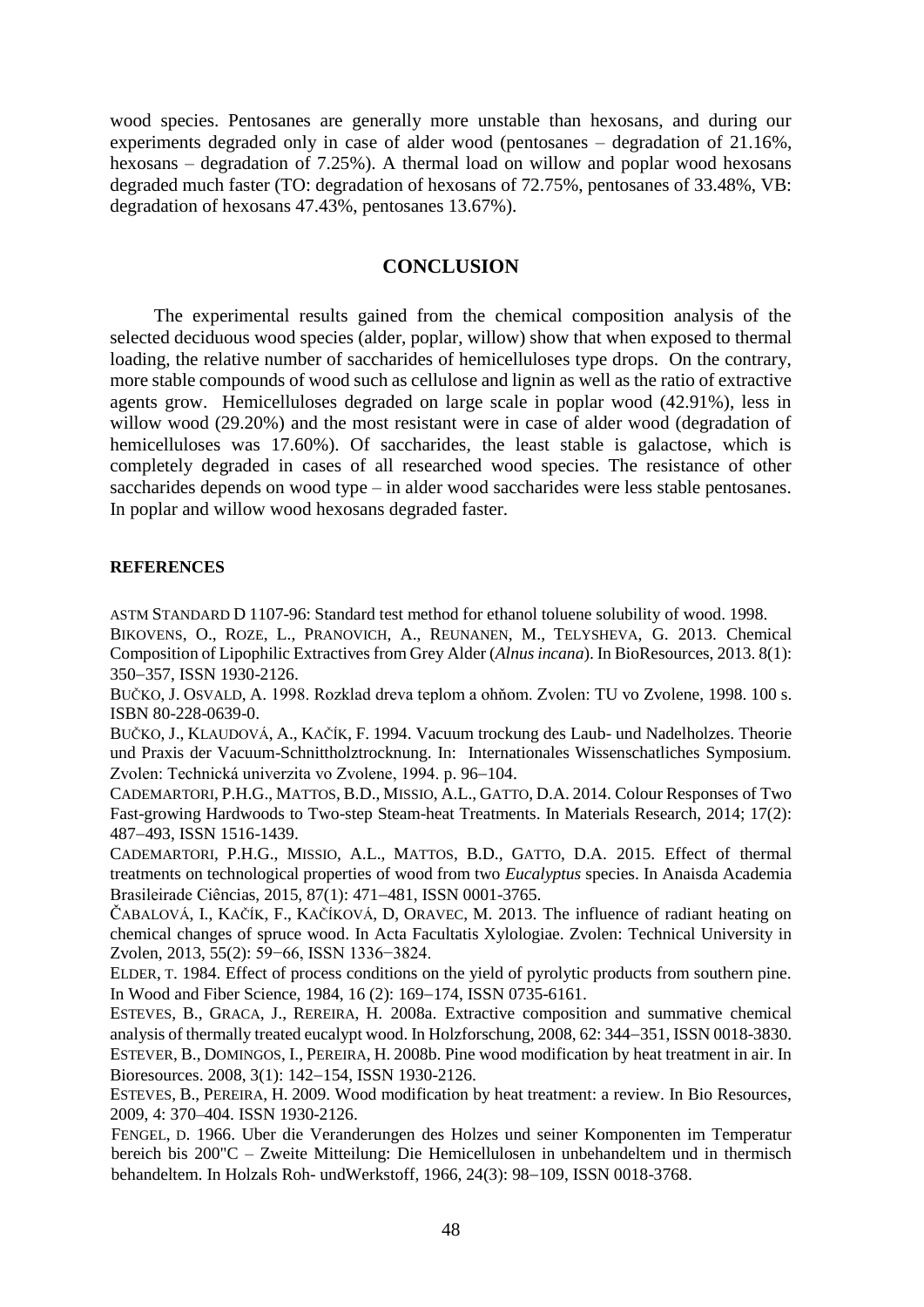FENGEL, D., WEGENER, G. 2003. Wood: Chemistry, Ultrastructure, Reactions. Mníchov: Veglag Kessel, 2003, p. 613, ISBN 3-935638-39-6

FUNAOKA, M., KAKO, T., ABE, I. 1990. Condensation of lignin during heating of wood. In Wood Scienca and Technology, 1990, 24: 277-288, ISSN 0043-7719.

HORSKÝ, D. 1984. Ochrana dreva proti horeniu. Chemické využitie lesnej fytomasy. Žilina: Dom techniky ČSVTS, pp.  $68-79$ .

KAČÍK, F., BUBENÍKOVÁ, T., KAČÍKOVÁ, D. 2007: Spruce wood lignin alteration after infrared heating at different wood moistures. In Cellulose Chemistry Technology, 40(8): 643–648, ISSN 0576-9787.

KAČÍK, F., KAČÍKOVÁ, D., ZENKOVÁ, E. 2014. Aqueous pretreatment of black locust wood at the temperature of 180 °C. Acta Facultatis Xylologiae Zvolen, 2014. 56(1): 59−66, ISSN 1336-3824.

KAČÍK, F., KUBOVSKÝ, I., JAMNICKÝ, I., SIVÁK, J. 2010. Changes of saccharides due to co2 laser irradiation of maple wood. Acta Facultatis Xylologiae. Zvolen, 2010, 52(1): s. 33−40, ISSN 1336−3824.

KAČÍK, F., LAUROVÁ, M. 2008. Analysis of lipophilic extractives in hardwoods. In Acta Facultatis Xylologiae Zvolen, 2008, 50(2): 29−35, ISSN 1336-3824.

KAČÍKOVÁ, D., KAČÍK, F., BUBENÍKOVÁ, D., KOŠÍKOVÁ,B. 2008. Influence of fire on spruce wood lignin changes. In Wood Research, 53 (4): 95–103, ISSN 1336-4561.

KUČEROVÁ, V., KAČÍK, F., SOLÁR, R., SIVÁK, J. 2009. Comparison of various methods of cellulose determination after thermal loading of spruce wood. In Acta Facultatis Xylologiae Zvolen, 51(1): 5-10, ISSN 1336-3824.

MELCER, I., MELCEROVÁ, A., KAČÍK, F., ŠINDLER, J., VARGICOVÁ, K., SERTIČ, V. 1990. Zmeny vlastností bukového dreva po jeho termickom spracovaní. In Drevo, 45: 255–260.

NAKANO, T., MIYAZAKI,J. 2003. Surface fractal dimensionality and hygroscopicity for heated wood. In Holzforschung, 57: 289–294, ISSN 0018-3830.

NUOPPONEN, M., V[UORINEN](http://link.springer.com/search?facet-creator=%22Tapani+Vuorinen%22), T., J[ÄMSÄ](http://link.springer.com/search?facet-creator=%22Saila+J%C3%A4ms%C3%A4%22), S., V[IITANIEMI](http://link.springer.com/search?facet-creator=%22Pertti+Viitaniemi%22), P. 2003. The effects of heat treatment on the behaviour of extractives in softwoodstudied by FTIR spectroscopic methods. In Wood Science Technology, 2003, 37: 109-115, ISSN 0043-7719.

NUOPPONEN, M., VUORINEN, T., JAMSÄ, S., VIITANIEMI, P. 2004. Thermal modifications in softwood studied by FT-IR and UV resonance Raman spectroscopies. In Journal of Wood Chemistry and Technology, 2004, 24: 13−26. ISSN 0277-3813.

REINPRECHT, L., VIDHOLDOVÁ, Z. 2008. Termodrevo – príprava, vlastnosti a aplikácie. Zvolen: Technická univerzita vo Zvolene, 89 s. ISBN 978-80-228-1920-6.

ROWELL, R.M., SUSOTT, A.R., DEGROOT, F.W , SHAFIZADEH, F. 1984. Bonding fire retardants to wood: Part I. Thermal behavior of chemical bonding agents. In Wood and Fiber Science, 1984, 16(2): 214223**,** ISSN 0735-6161.

SANTOS, J. A. 2000. Mechanical behaviour of Eucalyptus wood modified by heat. In Wood Science and Technology, 34: 39–43, ISSN 0043-7719.

SEIFERT, V.K. 1956. Űber ein neues Verfahren zur Schnellbestimmung der Rein-Cellulose. In Das Papier, s. 301–306.

SLUITER, A., HAMES, B., RUIZ, R., SCARLATA, C., SLUITER,J., TEMPLETON, D., CROCKER, D. 2011.

Determination of Structural Carbohydrates and Lignin in Biomass: Laboratory Analytical Procedure (LAP). NREL/TP-510-42618. Golden, CO: National Renewable Energy Laboratory. Dostupné na internete: <http://www.nrel.gov/biomass/pdfs/42618.pdf> (21.8.2011).

STN 49 0108: Wood. Determination of density. 1993.

TJEERDSMA, B.F., BOONSTRA, M., PIZZI, A., TEKELY, P., MILITZ, H. 1998. Characterisation of thermally modified wood: molecular reasons for wood performance improvement. In Holz als Rohund Werkstoff, 1998, 56: 149–153, ISSN 0018-3768.

WINDEISEN, E., WEGENER, G. 2009. Chemical characterization and comparsion of thermally treated beech and ash wood. In Materials Science Forum, 2009. 599: 143–158, ISSN 0255-5476.

ZACHAR, M. 2009. Vplyv ohrevu na termickú degradáciu vybraných druhov dreva. Zvolen: Technická univerzita vo Zvolene, 2009. 102 s. ISBN 978-80-228-2060-8.